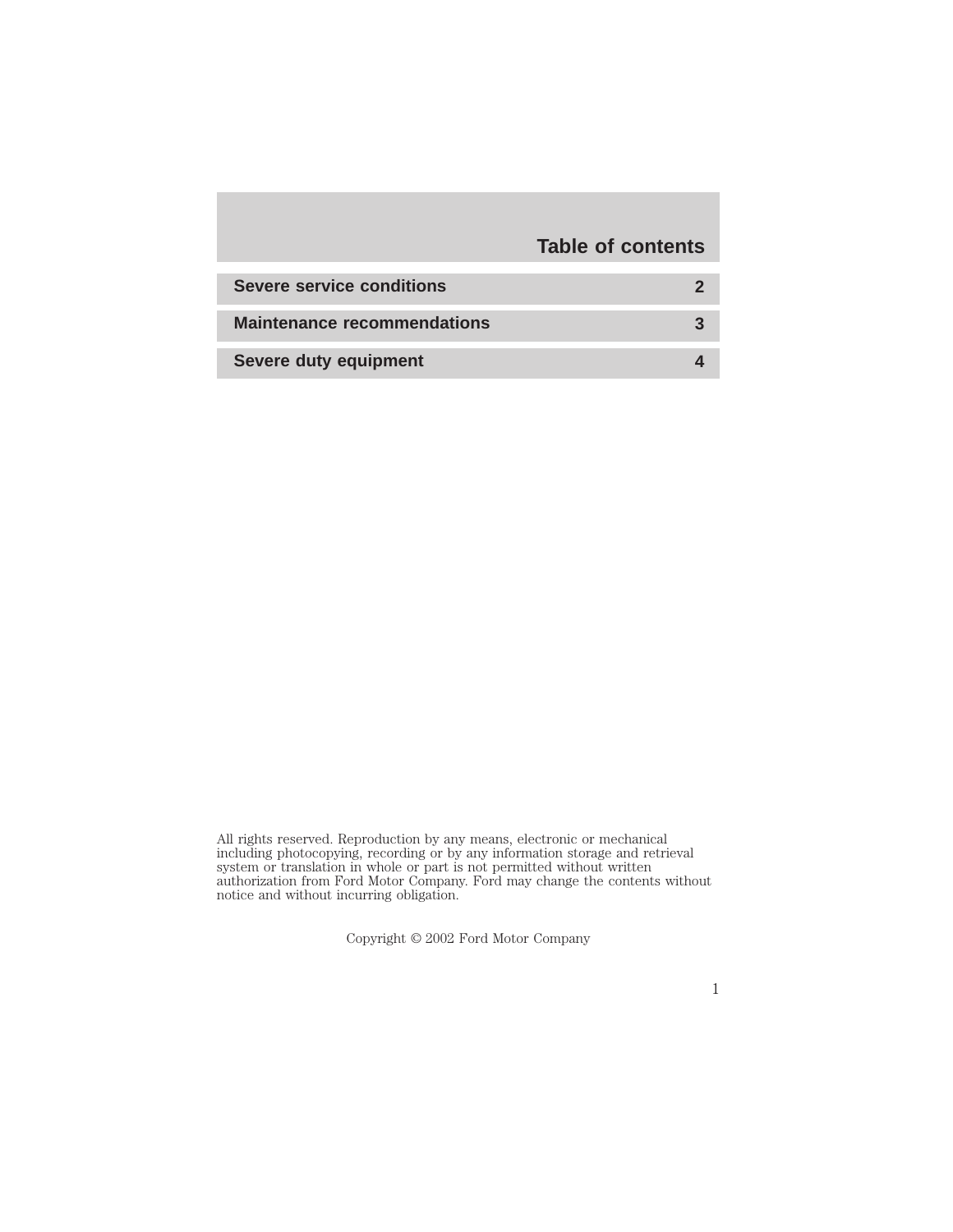### **Severe service conditions**

This brochure is intended to aid the operators of police or fleet vehicles (used in severe duty, high mileage operations) in understanding the required maintenance services for such vehicles. It covers maintenance services for vehicles equipped with Heavy Duty packages. However, other vehicles operated under the conditions listed below are also considered "severe service" vehicles and should be serviced and maintained as prescribed in this brochure. This brochure applies to rear wheel drive passenger cars only.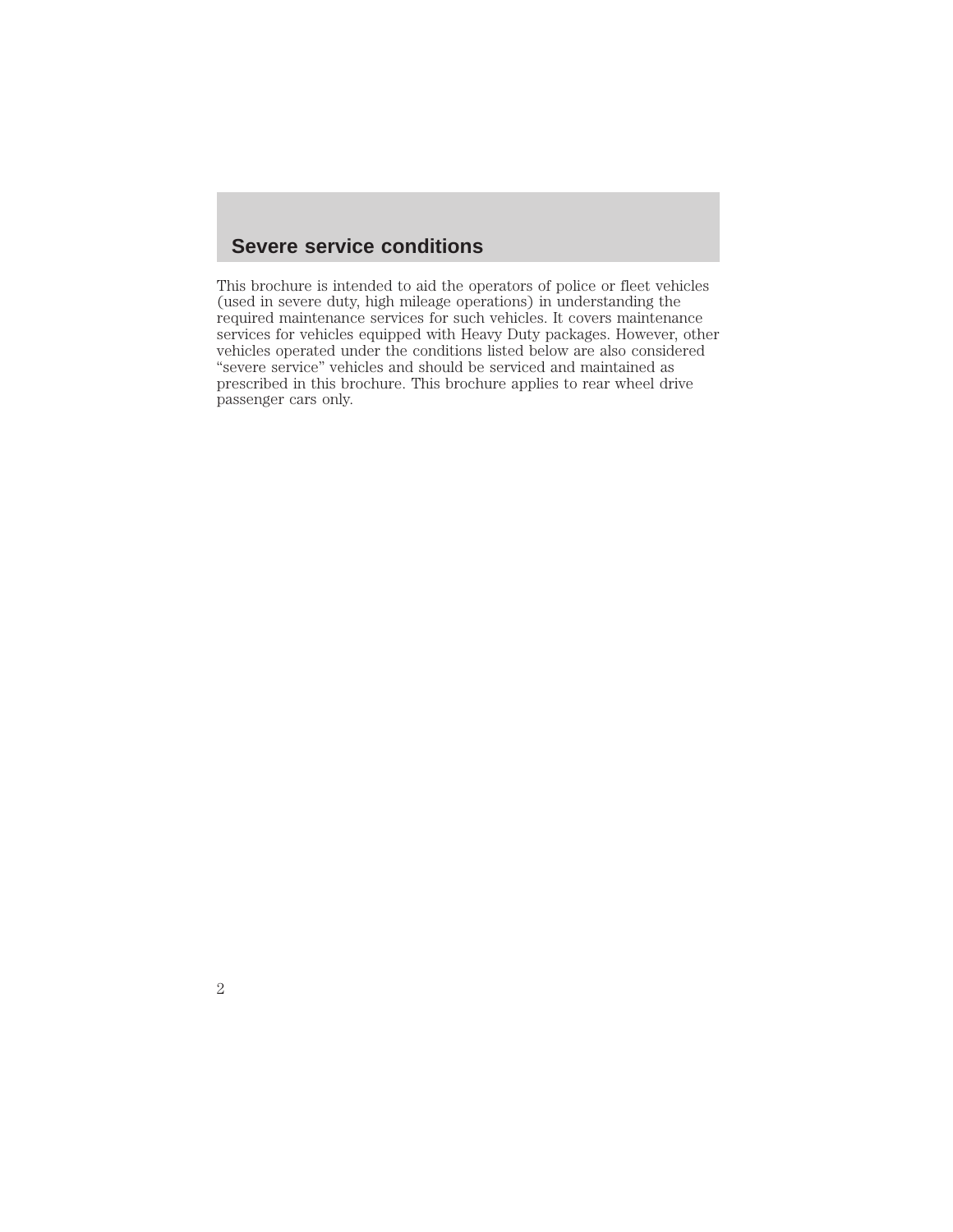### **Maintenance recommendations**

Police and fleet vehicles are manufactured with heavy-duty parts that are designed specifically for the varying demands and unique requirements under which they are operated. Components that are part of the option packages are listed below and on the following pages with a brief outline of their major features and their contribution to overall vehicle performance, handling and usage.

Failure to maintain your vehicle(s) properly may restrict your warranty coverage, reduce vehicle performance and operational capabilities and adversely affect driver-passenger safety. The severe duty maintenance intervals are listed in the "Service Guide."

The descriptions, specifications and material described in this publication were in effect at the time the publication was approved for printing. Ford Motor Company reserves the right to discontinue models at any time, or change specifications, design or testing procedures without notice and without incurring obligation.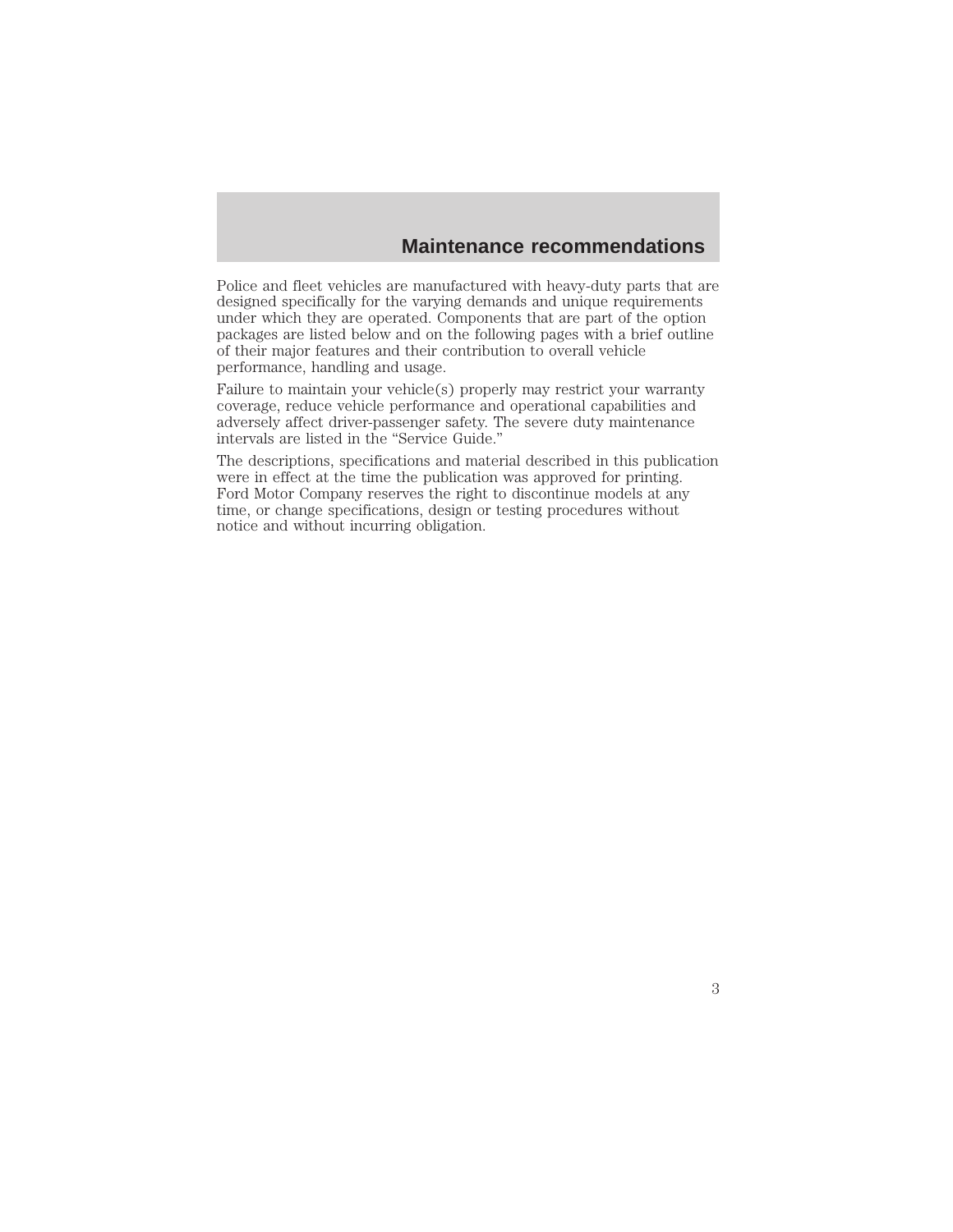### **POWERTRAIN OVERSPEED PROTECTION**

The powertrain control module (PCM) includes logic to electronically prevent powertrain overspeed in any transmission selector position.

### **TRANSMISSION**

The police vehicle has a unique high-performance powertrain including transmission and an aluminum driveshaft, which is designed for maximum vehicle performance. Due to the nature of this powertrain, some powertrain noise may be present.

Driving in the overdrive cancel mode for prolonged periods at high speeds will deteriorate performance and may cause extensive engine damage.

Crown Victoria police vehicles are designed to operate in the  $\bullet$ (Overdrive) gear selector position while in pursuit. Optimum performance will be obtained in  $\bigcirc$  (Overdrive). Operation in the overdrive cancel mode should only be used in situations noted in the "Owner Guide."

Under no circumstances should the aluminum driveshaft be  $\Diamond$  replaced with a steel driveshaft. Doing so will adversely affect vehicle operation which could lead to personal injury.

### **ELECTRICAL Battery-Police**

The Motorcraft maintenance-free battery normally does not require additional water during its life. However, for severe service usage or in high temperature climates, the electrolyte level should be checked at least every five months or 8 000 km (5 000 miles). If the electrolyte level is below the level indicator in any cell, add enough pure water to bring the level up to the indicator. Never add electrolyte ('battery acid") to the battery as this could shorten battery life.

### **HEAVY-DUTY SUSPENSION-POLICE**

This option includes heavy-duty components that contribute to the vehicle's stability and road handling capability under extremes of operation. The police vehicle has a heavy duty steering gear, extra control shock absorbers and heavy-duty front and rear stabilizer bars. **COOLERS**

### **Extra oil cooler-Police**

It is strongly recommended that auxiliary devices such as lights not be installed at the grille. Such devices will reduce airflow through the grille and could potentially impact the cooling system performance.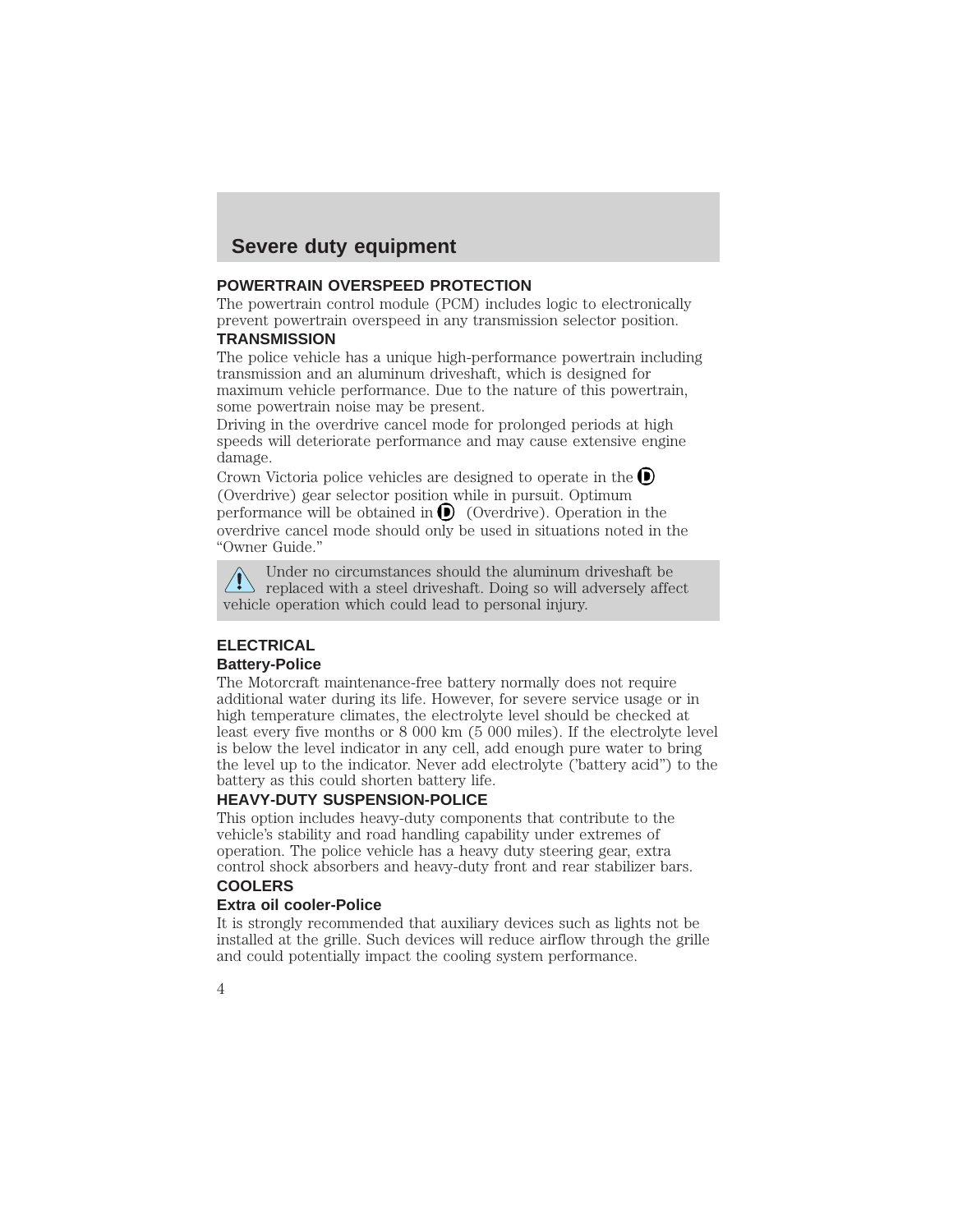The 4.6L engine has an engine oil cooler mounted below the radiator fan to maintain safe engine oil temperatures.

### **WHEELS/TIRES/BRAKES**

### **Wheel rims-Police**

To withstand the demands placed on vehicles driven under heavy-duty service conditions, Ford Motor Company installs heavy-duty steel wheels.

### **Tires-Police**

Tires (including the spare) are speed-rated radials for police use. Use only the recommended tire size and speed ratings.

#### **Brakes-Police**

The police vehicle is equipped with heavy-duty front disc brake pads to meet the varying demands of different police service for fade resistance and other performance requirements.

The police vehicle has standard ABS anti-lock brakes and may be equipped with traction control; refer to the "Owner Guide" for operation of these systems.

### **INTERIOR**

### **Heavy-duty seats-Police**

The front seat assemblies, including the seat adjustment mechanisms and supports, are ruggedly designed and ensure working comfort.

#### **Calibrated speedometer-Police**

Deviations from true road speeds are minimized by a calibrated speedometer head which gives both miles-per-hour (0–140 mph) and kilometer-per-hour (0–222 km/h) readings. The speedometer head assembly accuracy is  $+2$  mph  $(+3 \text{ km/h})$  over the entire range (at  $21^{\circ}$ C [70°F]). The "certified calibration" applies to the head assembly only and does not apply to the indicated speed of the system, which is affected by variations in vehicle loading, tire inflation pressures, tire rolling radii and driveline ratios.

#### **Mobile communication systems**

The Federal Communications Commission regulates the use of mobile communication systems (such as two-way radios, telephones and theft alarms) that are equipped with radio transmitters. If you install this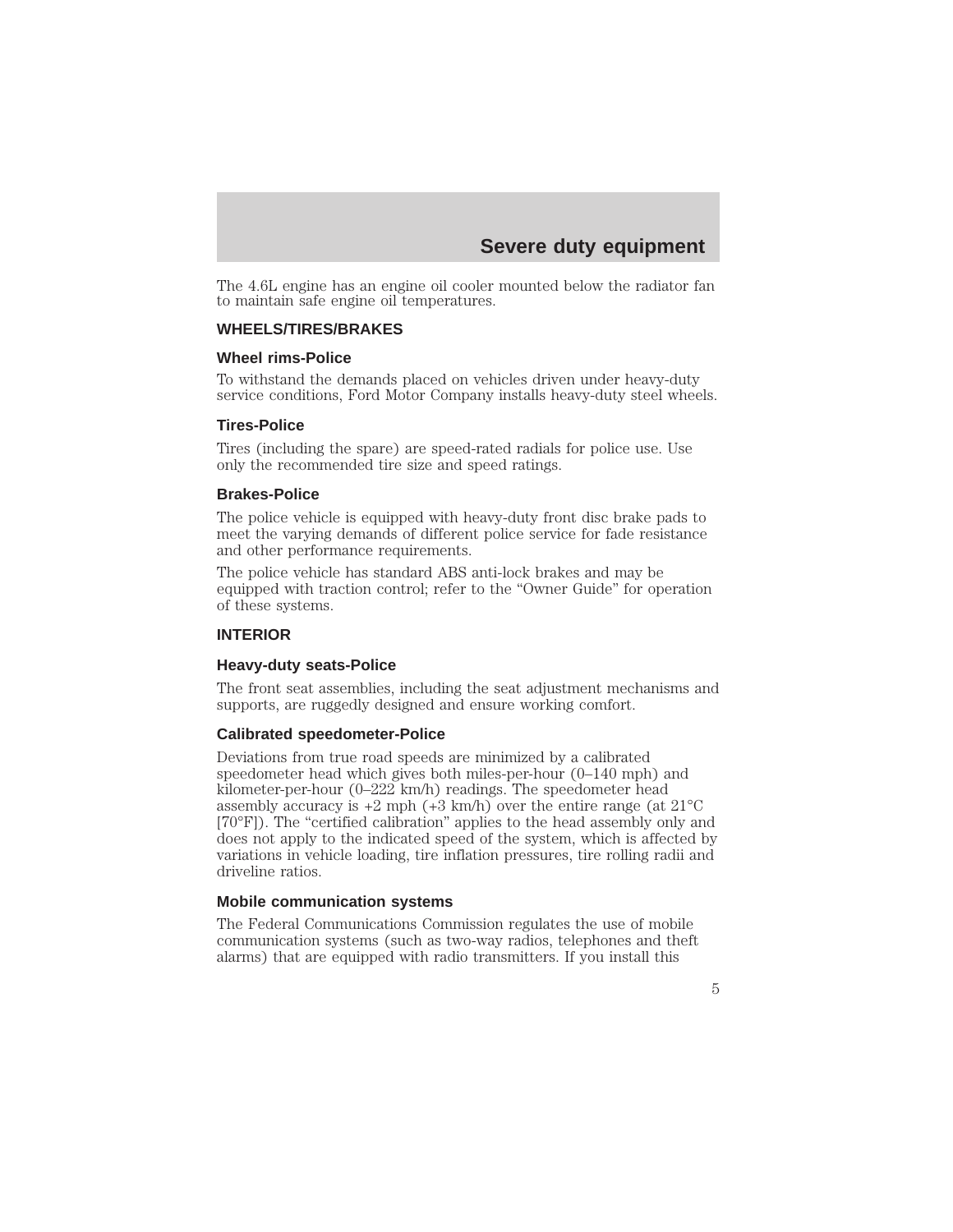equipment in your vehicle, you should comply with those rules and a qualified technician should install the equipment. Ford Motor Company vehicles are in compliance with FCC regulations (CFR 47 Part 15) and SAE J551d for radiated electromagnetic emissions.

Mobile communication systems may harm the operation of your vehicle, particularly if they are not properly designed for automotive use or not properly installed. For example, when operated, such systems may cause the engine to stumble or stall and may affect 4R70W transmission operation. In addition, such systems may themselves be damaged or their operation affected by operating your vehicle. (Citizen band [CB] transceivers, garage door openers and other transmitters whose power output is 5 watts or less will not ordinarily affect your vehicle's operation.)

Because we have no control over the installation, design or manufacture of such systems, Ford cannot assume responsibility for any adverse effects or damage that may result if you use this equipment.

Malfunction of aftermarket electronic equipment should be resolved by the equipment manufacturer.

### **Aftermarket equipment installation**

When installing aftermarket equipment, avoid using fasteners that are too long for the application or are in an area which might damage vehicle components, including wiring, brake lines, fuel tank and lines, powertrain components, exhaust system and suspension.

Also, do not make electrical connections to vehicle electrical systems not specifically designed for aftermarket equipment installations. Refer to the "Electrical and Vacuum Troubleshooting Manual" for electrical system information.

Do not install any components into the Powertrain Control Module (PCM) or PCM harness. Connecting into this system may affect engine and transmission operation.

As an example: connection of aftermarket electrical equipment into the brake light circuit or any other circuit which is connected to the PCM, anti-lock brake computer, air bag system or any other vehicle system which will cause vehicle malfunction.



Contact during a crash with aftermarket equipment in a vehicle can result in a personal injury.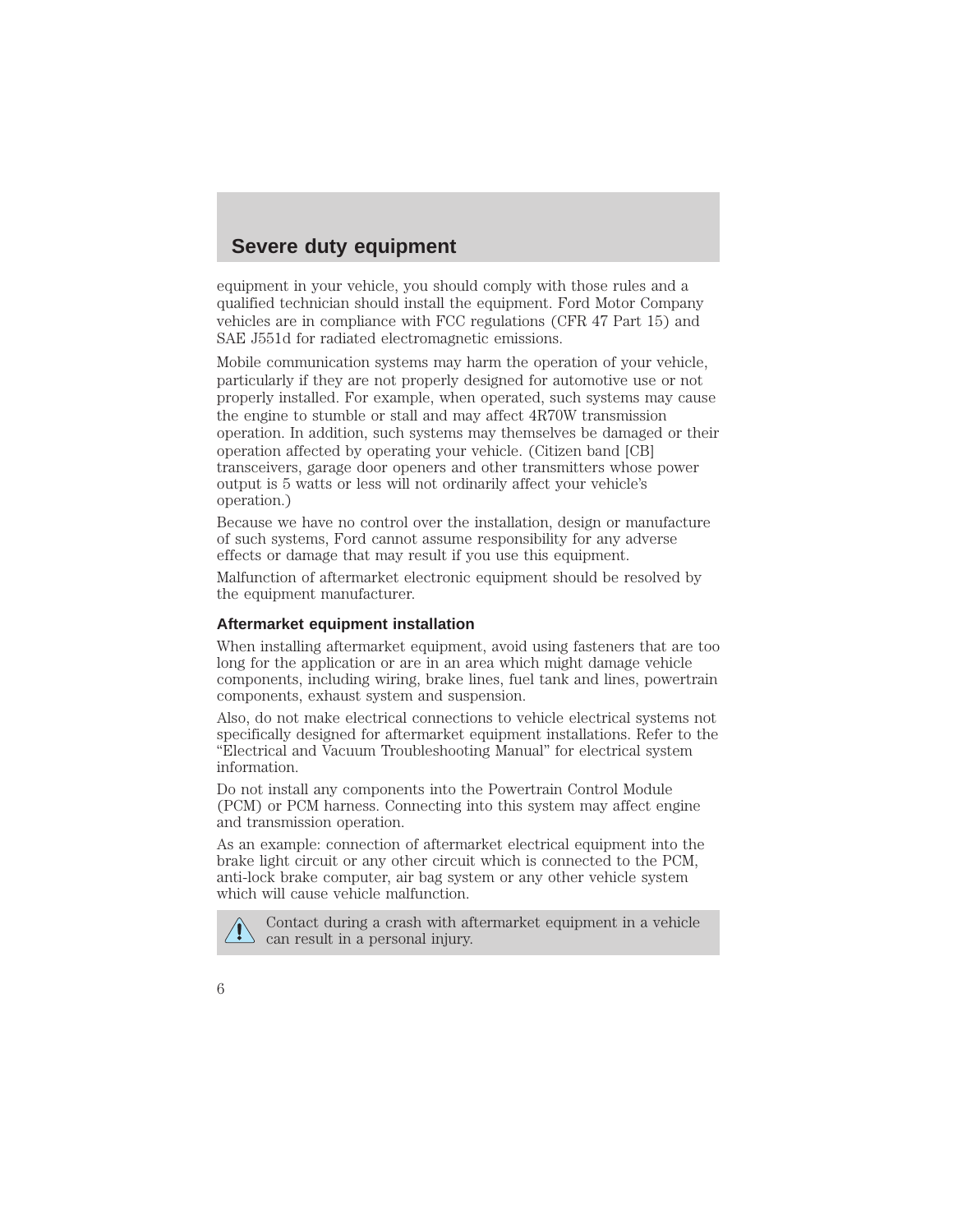Installation of prisoner barriers may increase the risk of injury to  $\perp$  front seat occupants if the vehicle is impacted from the rear at high speeds. This risk should be balanced, by the law enforcement agency, against the risk of injury to the Officer associated with prisoner transport.

### **AIR BAGS**

Dual driver/passenger air bags and (if equipped) with side air bags affect the way police equipment can be mounted in police vehicles.

Any surfaces that could come into contact with an air bag, once it has deployed, must not damage the air bag or alter its deployment path.

Once the air bag has fully deployed, any peripheral equipment surfaces that could come into contact with the air bag (such as when the air bag deflates with the loading of an occupant) must not damage the air bag or alter its deployment path. Sharp edges, corners or protrusions could damage the nylon air bag material and reduce the effectiveness of the air bag.

Do not place objects or mount equipment in front of the air bag module cover or in front of the seat areas that may come in contact with a deploying air bag. Failure to follow this instruction could result in personal injury.

Dash, tunnel or console-mounted equipment should not be If placed outside of the specified zone. Failure to follow this instruction could result in personal injury.

Do not mount equipment between the side of front seat to the door trim to block deployment of the side air bag. Failure to follow this instruction could result in personal injury.

Some approximate dimensions for air bags, at full inflation, are provided in Figures 1 through 4. These dimensions are somewhat flexible and represent "free form" deployments without the loading of occupants. The shaded areas in Figures 5 through 7 represent available police equipment mounting zones. These zones are shown for police vehicles equipped with standard bucket seats. While bench seats are optional and still appropriate for vehicles with certain limited police equipment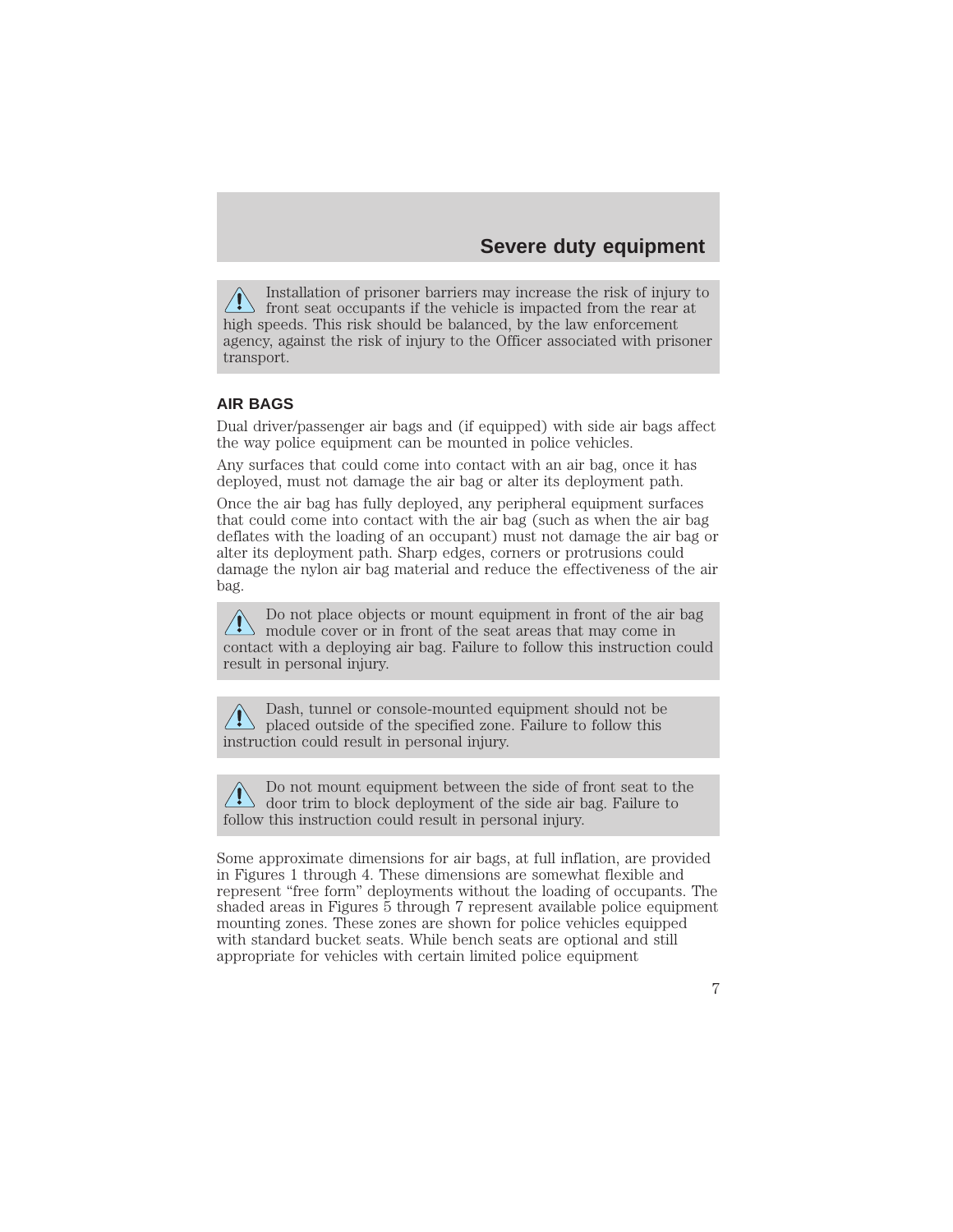requirements, the standard bucket seats are recommended for vehicles that require maximum available space for police equipment mounting. The zone dimensions provided in Figures  $\bar{5}$  through  $\bar{7}$  are approximate and will vary with the loading of occupants in the seats.

All air bag and equipment mounting zone dimensions are approximate due to different air bag deployment characteristics.

No equipment will mount between the side of the front seat and the door trim to block deployment of the side air bag.



Figure 1

1. 240 mm (9.5 inches) from center of air bag door

2. 375 mm (15 inches) from center of air bag door

3. 750 mm (29.5 inches)

No objects should be placed between the air bags due to air bag variability.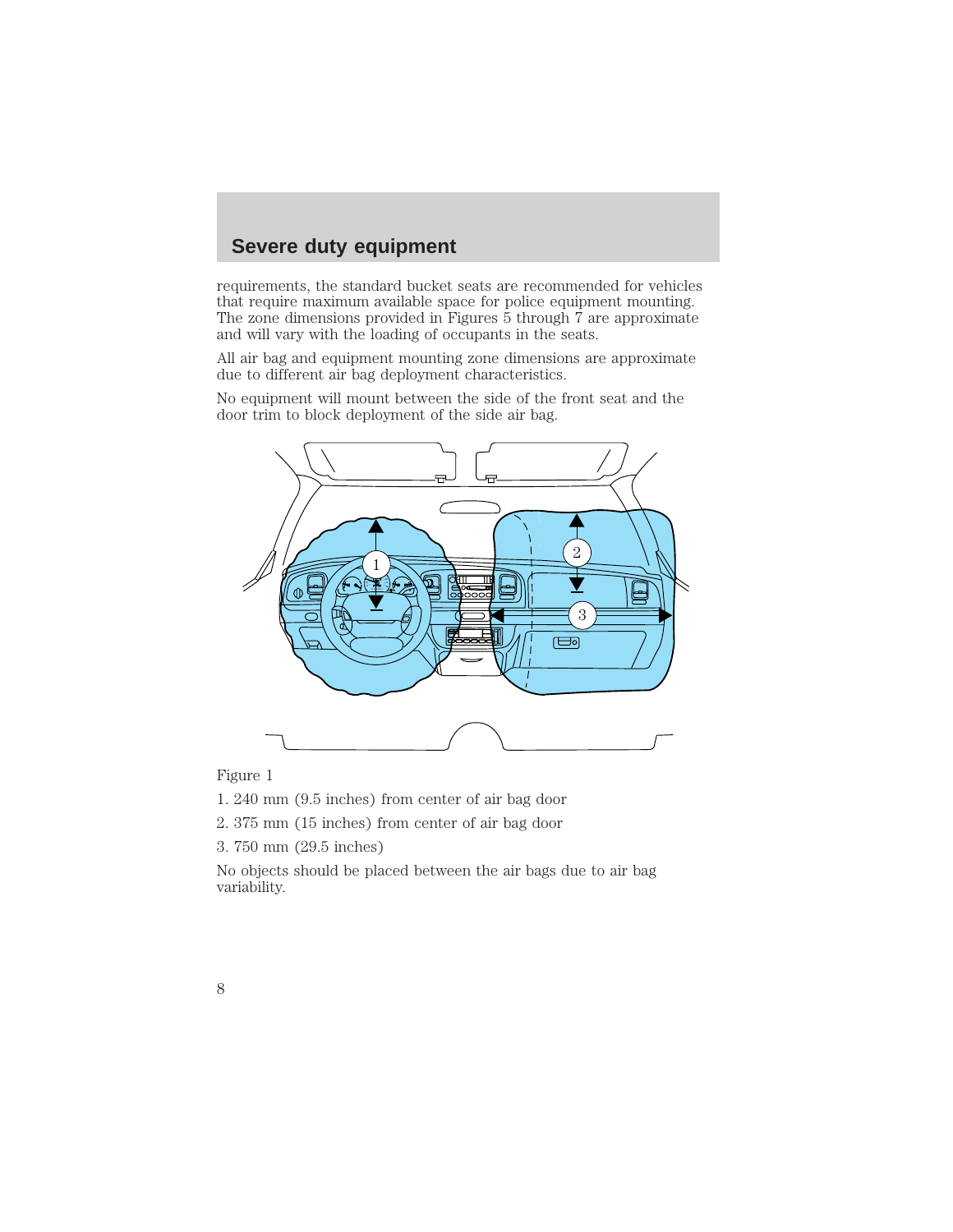

### Figure 2

1. 660 mm (30 inches). Cross section through center of vehicle (passenger side shown)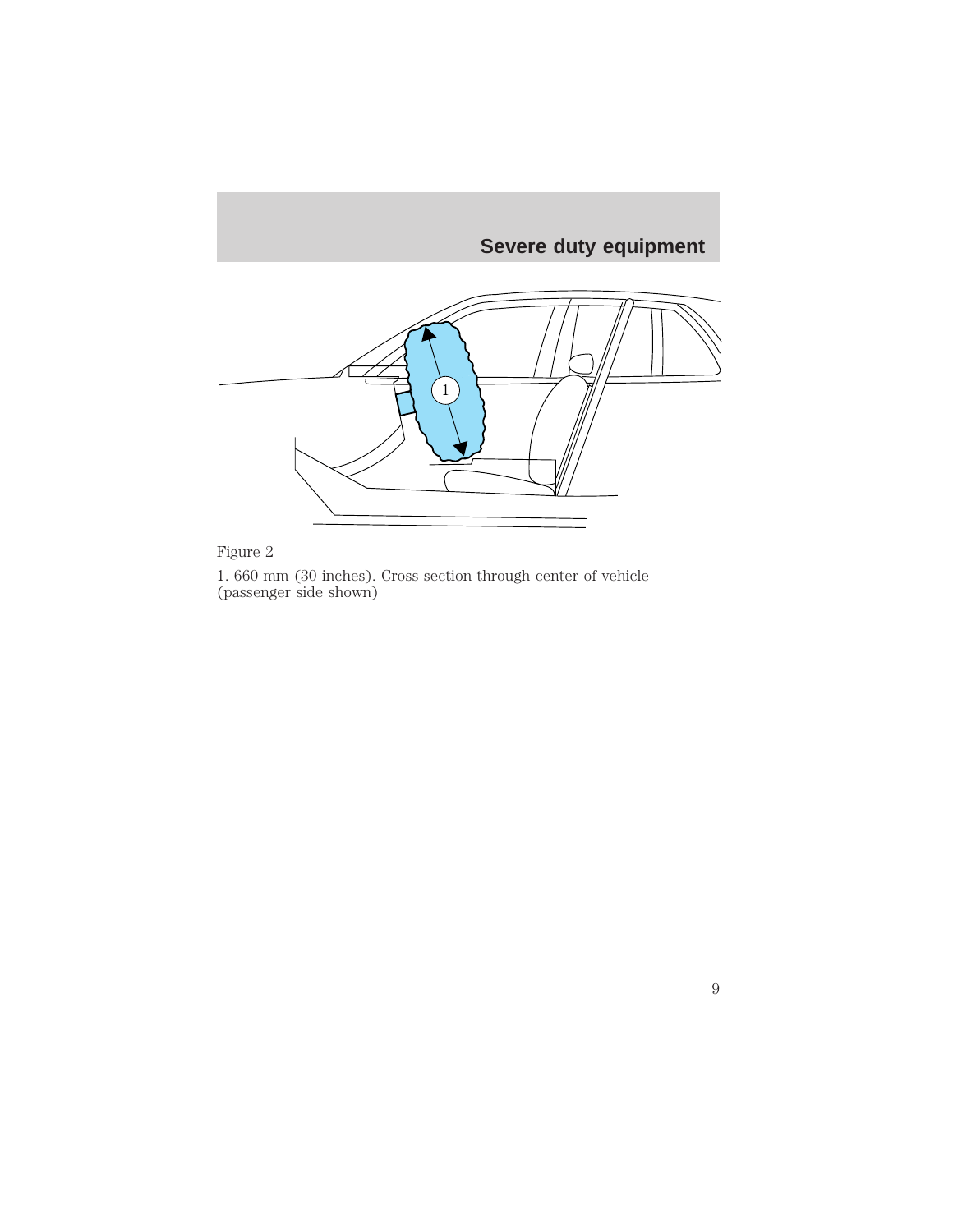

Figure 3

- 1. 650 mm (25.5 inches). Front passenger compartment
- 2. 430 mm (17 inches). Front driver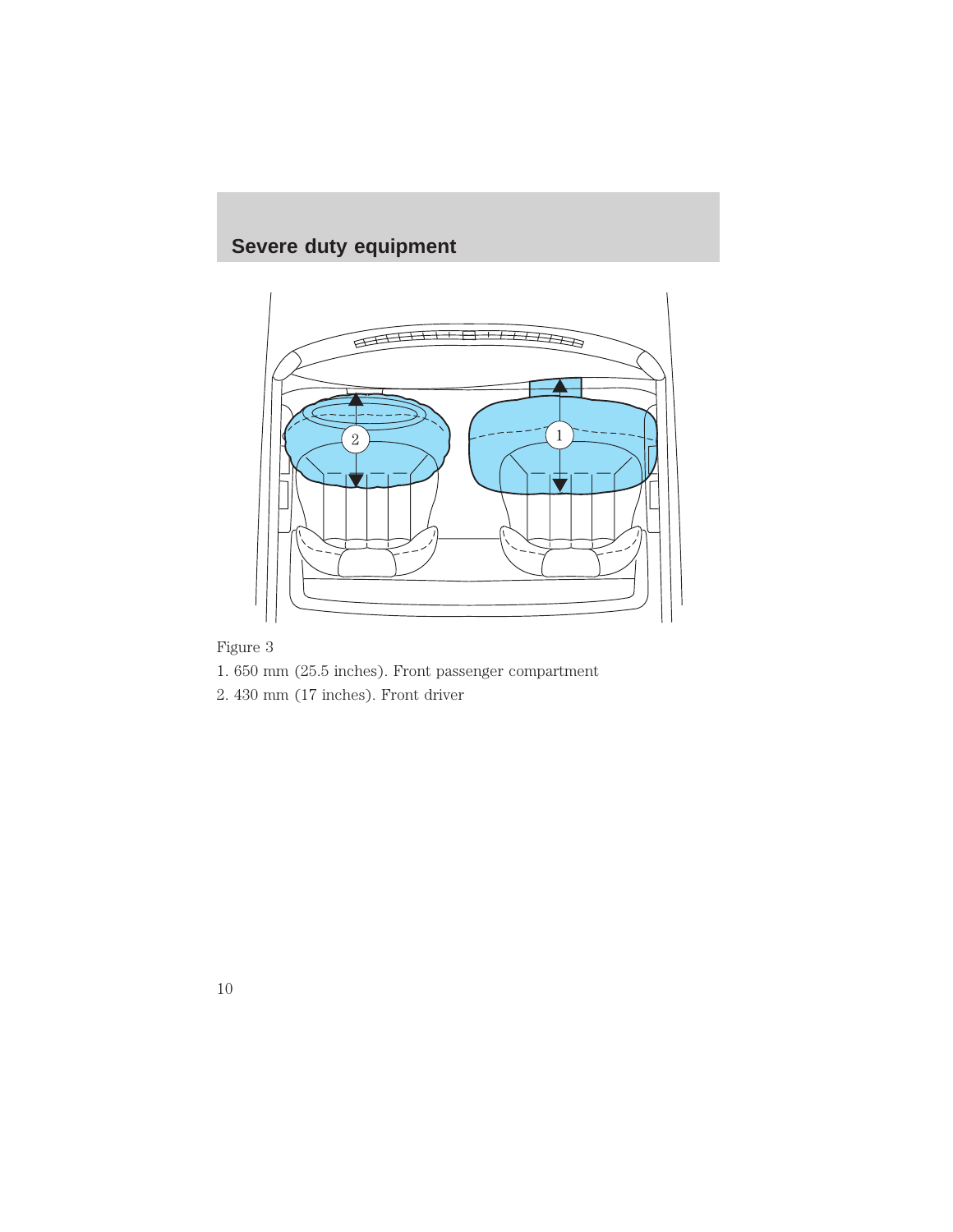

Figure 4 (if equipped)

- 1. 200 mm (8 inches). From out board side of seat
- 2. 700 mm (27.5 inches). Up from SAB module
- 3. 380 mm (15 inches). Forward of seat back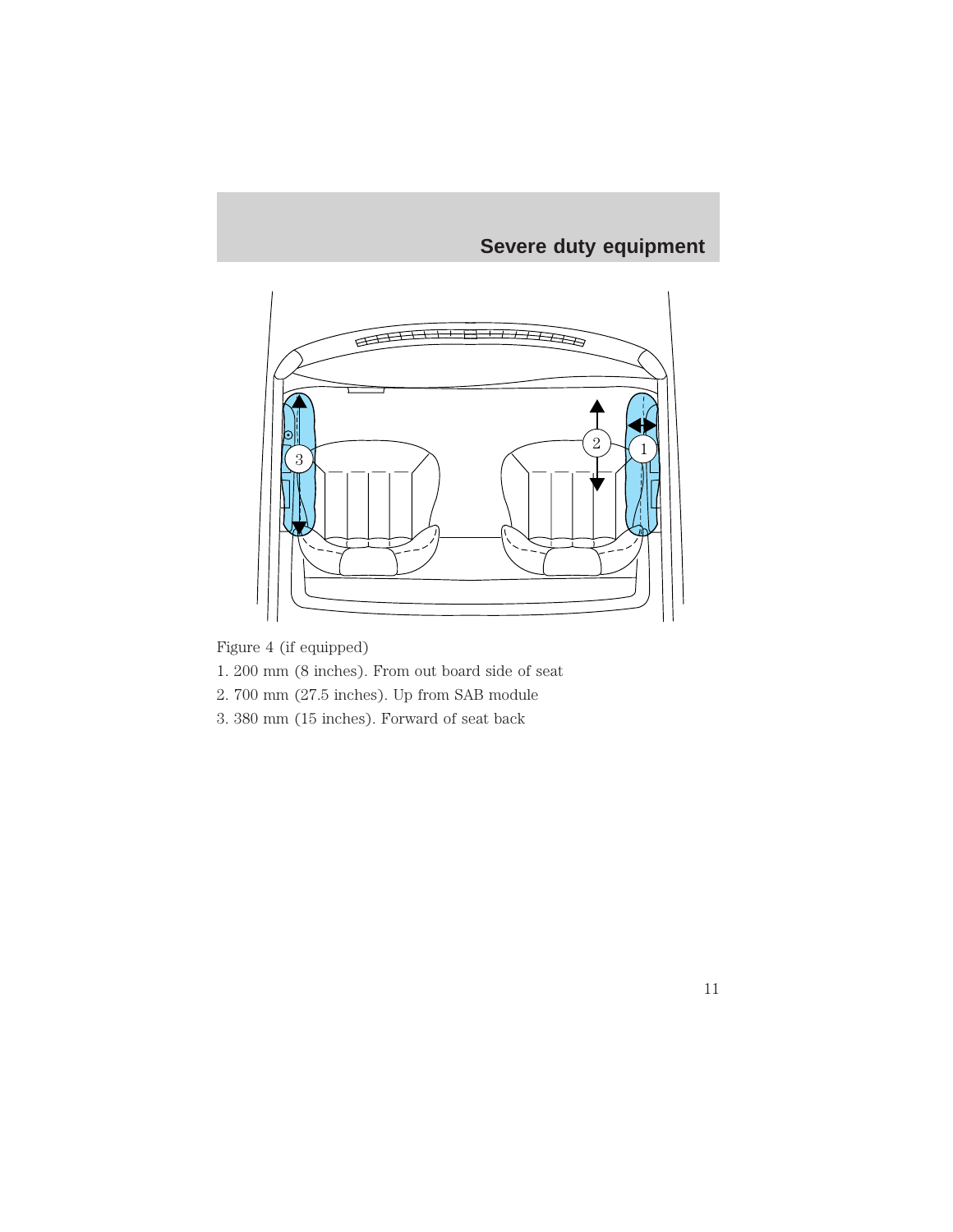

Figure 5

1. Area on top of instrument panel. **Equipment must not interfere with driver visibility.**

2. The air bag door must be kept clear for deployment of air bag

3. Area in front of center console from bottom of ashtray to top of instrument panel (see Figure 2 for dimensions)

4. 279 mm (11 inches) width horizontally centered on ashtray door.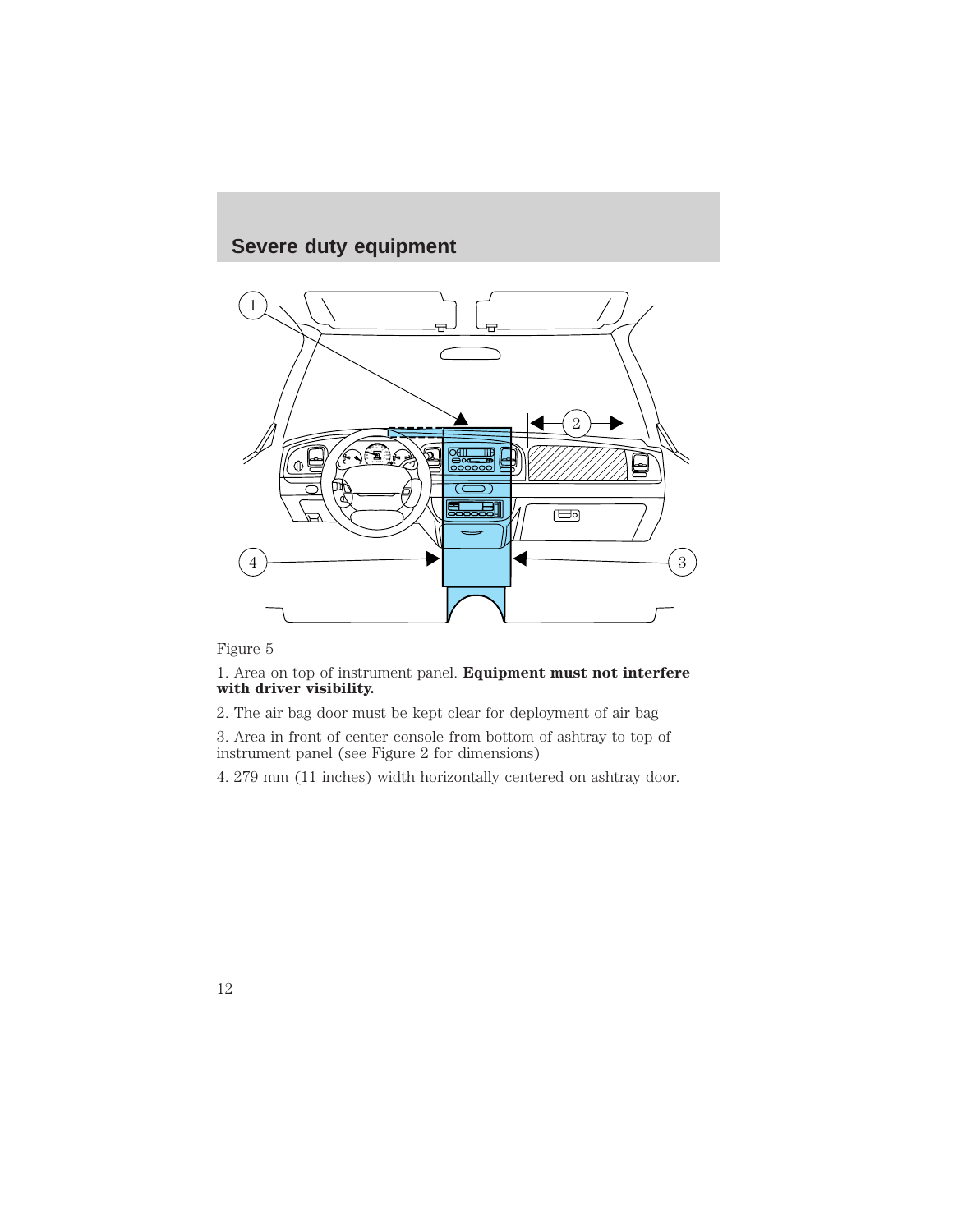

Figure 6

- 1. Area on top of instrument panel
- 2. Area in front of center console from tunnel up to instrument panel
- 3. Prisoner screen
- 4. 254 mm (10 inches)
- 5. Area on tunnel between seats
- 6. Height: 216 mm (8.5 inches)
- 7. 305 mm (12 inches)
- 8. Area on tunnel beneath center console
- 9. Tunnel
- 10. Depth: 38 mm (1.5 inches)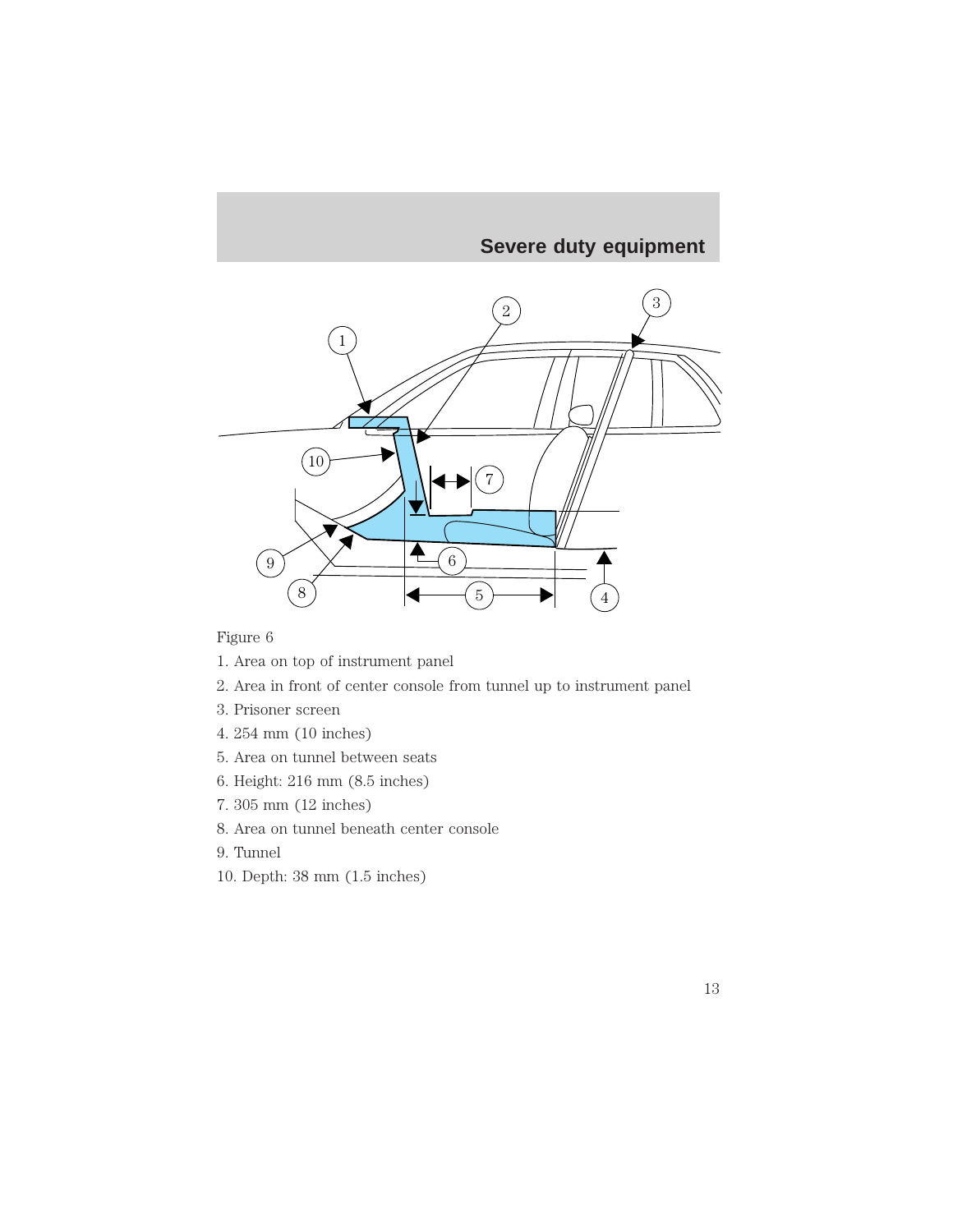

Figure 7

1. Area on top of instrument panel. **Equipment must not interfere with driver visibility.**

- 2. Area on tunnel between seats
- 3. 229 mm (9 inches)
- 4. 305 mm (12 inches)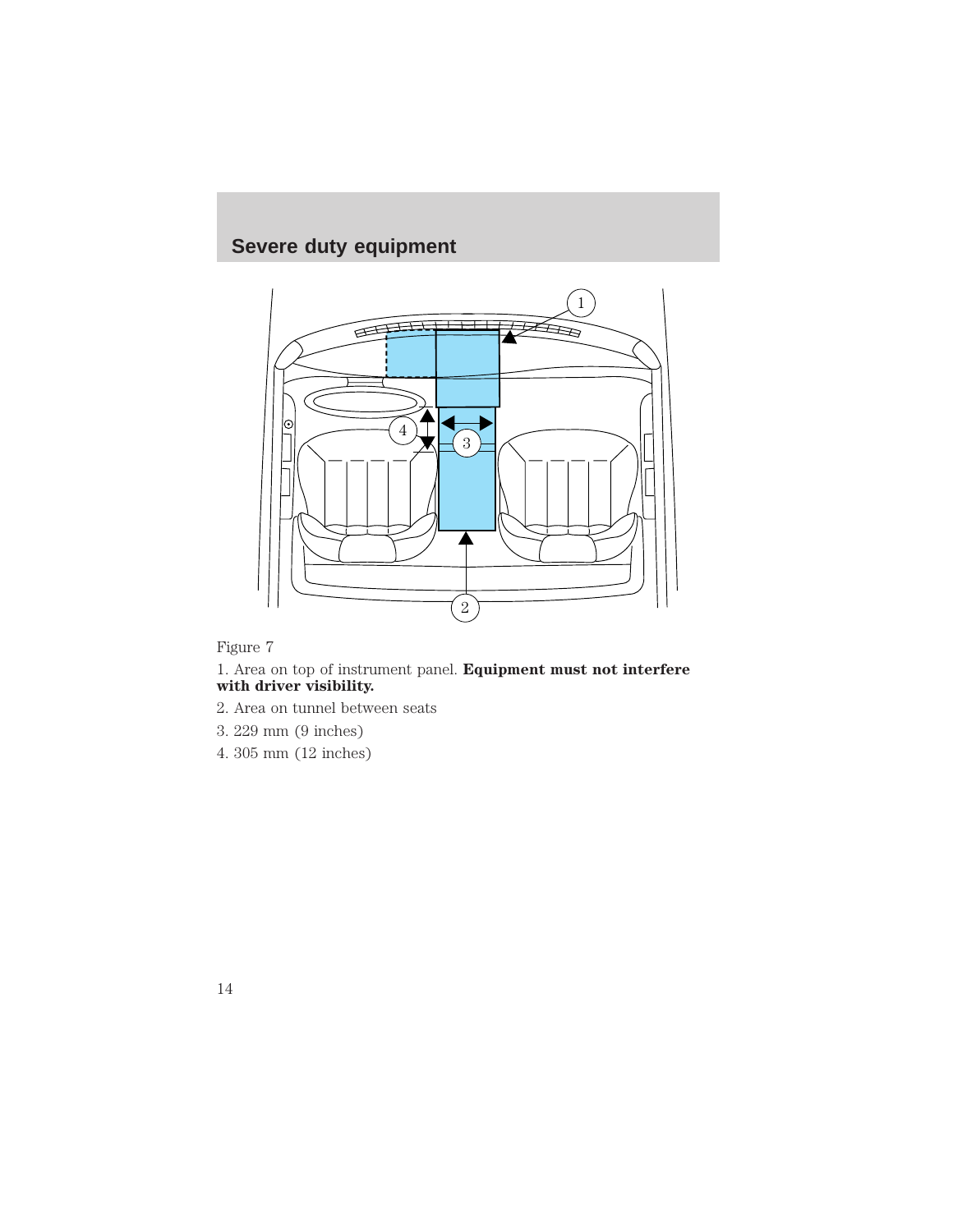### **IMPORTANT AIR BAG DO'S AND DON'TS**

#### **Do not attempt to tamper with, disconnect or deactivate the air bag system.**

Tampering with an air bag system could cause the bag to inflate or become inoperative. The air bag system should not be disconnected or deactivated.

#### **Do not mount or place any objects in the deployment path of an air bag.**

Air bags must be allowed to fully deploy without restriction. The deployment of air bags is not compatible with any configuration of police equipment mounting that places objects in the air bag deployment path. Equipment mounted or placed in the deployment path area of an air bag will reduce the effectiveness of the air bag, damage the air bag and potentially damage or dislodge the equipment. Further such items could become projectiles in the event of an air bag deployment.

#### **Do always use safety belts with the air bag supplemental restraint system.**

There are four very important reasons to always use seat belts with the air bag system. Safety belts:

- help restrain the occupant to increase the effectiveness of the air bag when it inflates.
- reduce the risk of injury in rollover, side or rear impact accidents for which air bags are not designed to inflate.
- reduce the risk of injury in frontal collisions that are not severe enough to activate the air bag.
- reduce the risk of passengers being thrown from the vehicle.

#### **SOME COMMON POLICE QUESTIONS AND ANSWERS ABOUT AIR BAGS**

#### **Will there be any way to special order police vehicles without the air bag systems?**

No. Based on the federal law (FMVSS #208), after August 31, 1993, the Original Equipment Manufacturers (OEMs) will not be able to sell passenger cars that do not contain passive restraint systems.